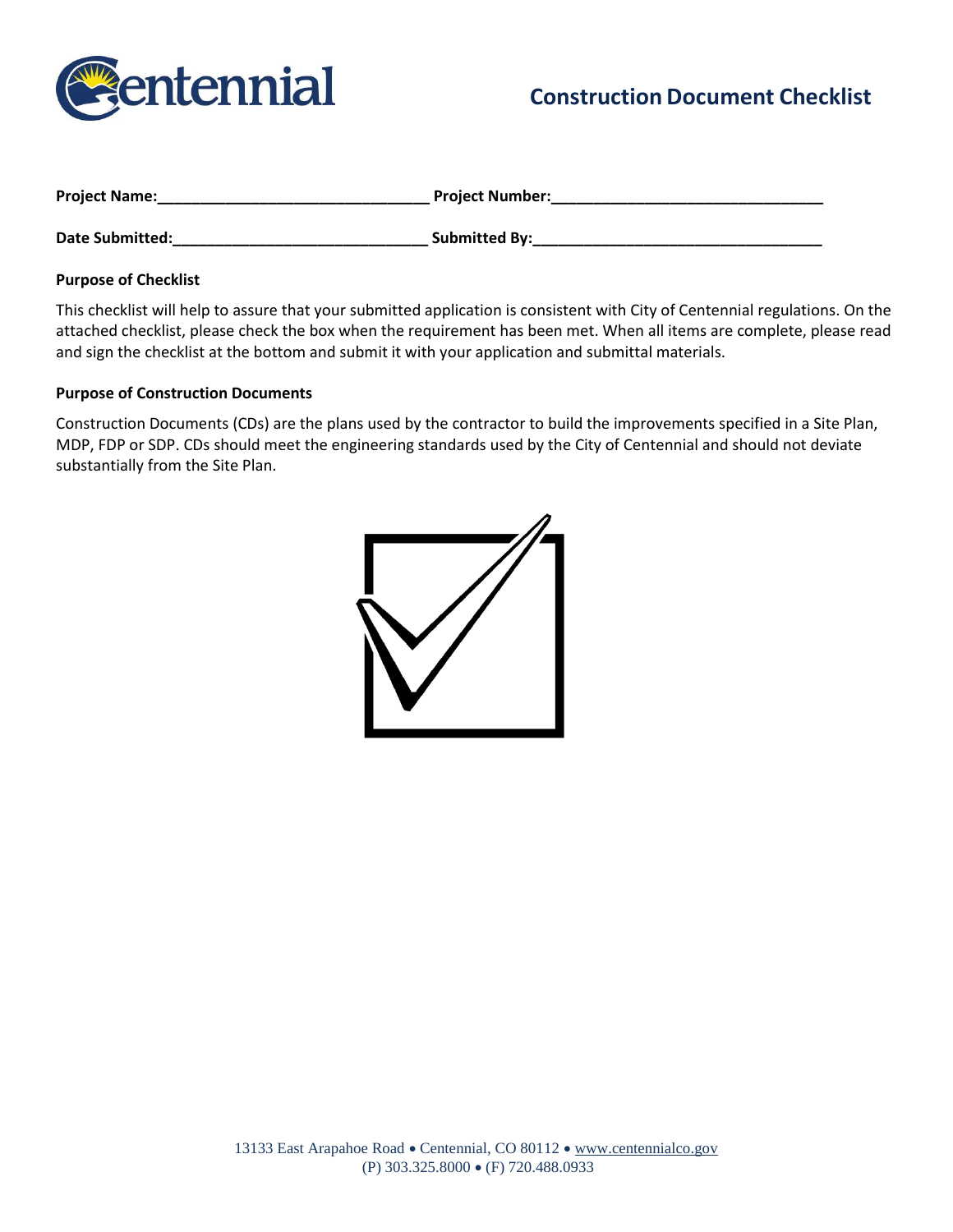#### **Construction Document Checklist**

Please check off the following items to assure your application is complete. Sign and submit this checklist with your application.

### *All Plan Sheets*

| ation.                    |       | echeck off the following items to assure your application is complete. Sign and submit this checklist with your                                         |
|---------------------------|-------|---------------------------------------------------------------------------------------------------------------------------------------------------------|
| an Sheets                 |       |                                                                                                                                                         |
| <b>Applicant</b>          | Staff |                                                                                                                                                         |
|                           |       | Key Map                                                                                                                                                 |
|                           |       | Title Block (On right side margin or along the bottom edge of the sheet)                                                                                |
|                           |       | Case number, CD-XX-XXXXX, on bottom left hand corner (will be provided with first review<br>comments)                                                   |
|                           |       | Subdivision name and filing number                                                                                                                      |
|                           |       | Planned Unit Development name (if applicable)                                                                                                           |
|                           |       | Type of improvement (Construction Documents)                                                                                                            |
|                           |       | Engineer's name, mailing address, and phone number<br>Owner/Developer name, mailing address, and phone number                                           |
|                           |       | Sheet title                                                                                                                                             |
|                           |       | Sheet number (consecutive, beginning with cover sheet as 1)                                                                                             |
|                           |       | North Arrow                                                                                                                                             |
|                           |       | Graphic and written scale (Grading plans, site plans etc.: 1"=20' to 1"=100', Engineer's<br>Scale)                                                      |
|                           |       | Plan and Profile Maximum Horizontal Scale: 1"=50', Vertical Scale: 1"=5' minimum                                                                        |
|                           |       | Legend with all line types and map symbols, hatching patterns, linetypes, etc.                                                                          |
|                           |       | Original date of plan preparation and any subsequent revisions noted and dated                                                                          |
|                           |       | Seal & signature of a Colorado registered PE (with final, full-sized CD's)                                                                              |
| <b>Sheet</b><br>Applicant | Staff | Engineer's Certification (obtain from City's website. Must be sealed & signed by a Colorado<br>registered PE when final, full-sized CD's are submitted) |
|                           |       | Vicinity map (Ensure adjacent roads are labeled, visible, and text is legible). Include a scale<br>(typically 1":2000')                                 |
|                           |       |                                                                                                                                                         |
|                           |       | City of Centennial Approval Block in the lower right hand corner (obtain from City's website)                                                           |
|                           |       | General Notes (obtain from City's Website) - Can be included in separate sheet if necessary                                                             |
|                           |       | Additional notes for roadway plans (if applicable) $-$ Can be included in separate sheet if<br>necessary                                                |
|                           |       | Contact name and phone number for fire district, water district, sanitation district, utility<br>notification, City of Centennial, SEMSWA, etc.         |

## *Cover Sheet*

#### **Applicant Staff**

| Engineer's Certification (obtain from City's website. Must be sealed & signed by a Colorado<br>registered PE when final, full-sized CD's are submitted) |
|---------------------------------------------------------------------------------------------------------------------------------------------------------|
| Vicinity map (Ensure adjacent roads are labeled, visible, and text is legible). Include a scale<br>(typically 1":2000')                                 |
| City of Centennial Approval Block in the lower right hand corner (obtain from City's website)                                                           |
| General Notes (obtain from City's Website) – Can be included in separate sheet if necessary                                                             |
| Additional notes for roadway plans (if applicable) - Can be included in separate sheet if<br>necessary                                                  |
| Contact name and phone number for fire district, water district, sanitation district, utility<br>notification, City of Centennial, SEMSWA, etc.         |
| Sheet Index                                                                                                                                             |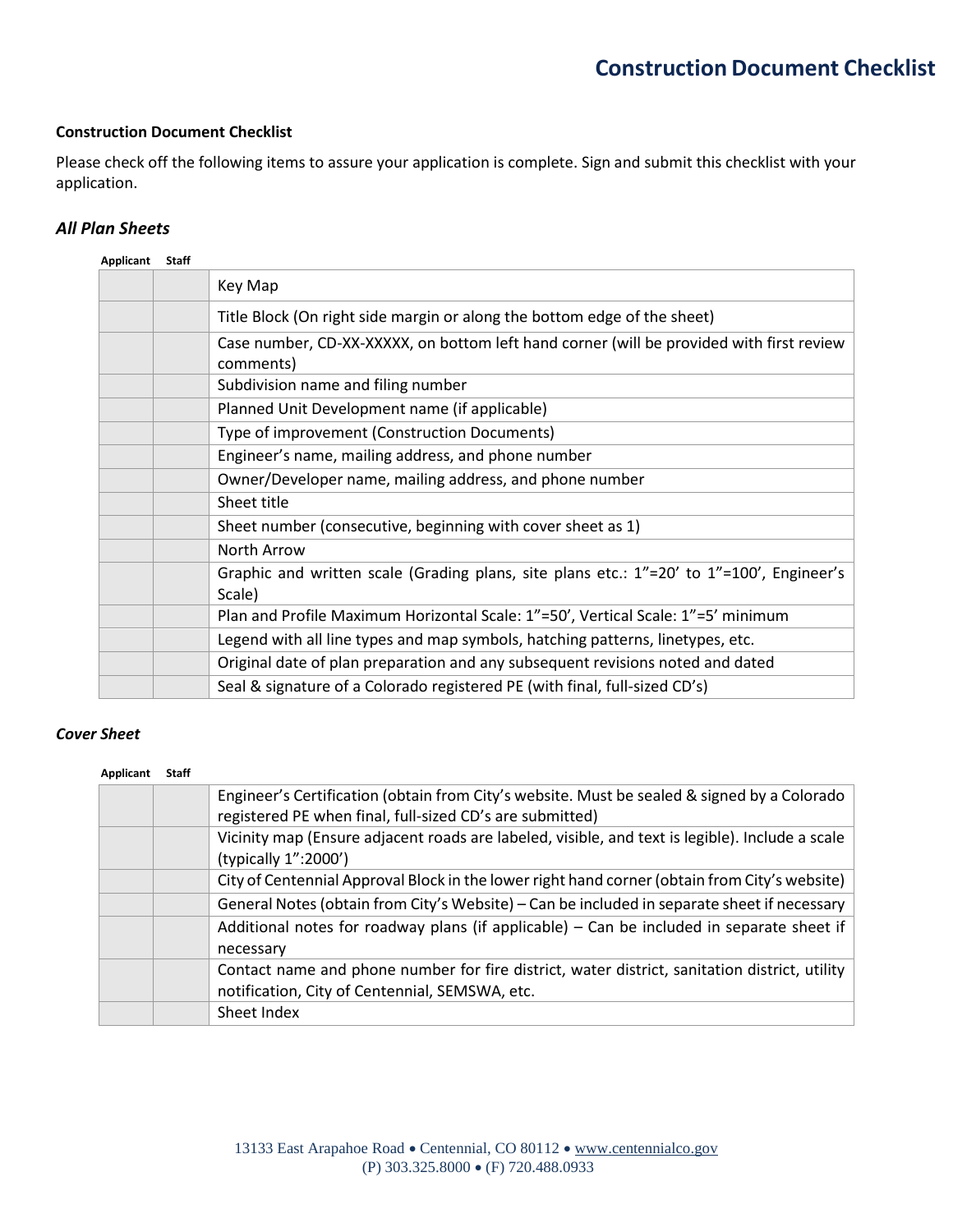## *Site Plan / Horizontal Control Plan*

|                  |       | <b>Construction Document Checklist</b>                                                                                                                                                     |
|------------------|-------|--------------------------------------------------------------------------------------------------------------------------------------------------------------------------------------------|
|                  |       |                                                                                                                                                                                            |
|                  |       |                                                                                                                                                                                            |
|                  |       |                                                                                                                                                                                            |
|                  |       |                                                                                                                                                                                            |
|                  |       |                                                                                                                                                                                            |
|                  |       |                                                                                                                                                                                            |
|                  |       | lan / Horizontal Control Plan                                                                                                                                                              |
|                  | Staff |                                                                                                                                                                                            |
| <b>Applicant</b> |       | Roads with road names labeled. Show centerlines of roadways and existing striping                                                                                                          |
|                  |       | Existing & proposed ROW data (show ROW line and dimension)                                                                                                                                 |
|                  |       | Case number, CD-XX-XXXXX, on bottom left hand corner (will be provided with first review                                                                                                   |
|                  |       | comments)                                                                                                                                                                                  |
|                  |       | Adjacent properties labeled                                                                                                                                                                |
|                  |       | Boundary line survey information & Basis of Bearing statement                                                                                                                              |
|                  |       | <b>Property lines</b>                                                                                                                                                                      |
|                  |       | Locations of existing structures and natural features including buildings, ditches or swales,                                                                                              |
|                  |       | and curb & gutter, sidewalk, etc. both onsite and offsite within 100 feet of the boundary                                                                                                  |
|                  |       | line                                                                                                                                                                                       |
|                  |       | Location of proposed structures                                                                                                                                                            |
|                  |       | 2 benchmarks per each 160 acres or part thereof                                                                                                                                            |
|                  |       | Additional notes for roadway plans (if applicable)                                                                                                                                         |
|                  |       | Existing & proposed easements (permanent and temporary) with dimensions and type                                                                                                           |
|                  |       | Demolition callouts - Can be included in separate sheet if necessary                                                                                                                       |
|                  |       | Dimensions from building to property line or benchmark                                                                                                                                     |
|                  |       | Proposed curb data labeled (curb lengths, radii)                                                                                                                                           |
|                  |       | Access and drive aisle widths labeled and dimensioned                                                                                                                                      |
|                  |       | Sidewalk (include labels and dimensions) both proposed and existing                                                                                                                        |
|                  |       | Sidewalk along all public roadways (required)                                                                                                                                              |
|                  |       | ADA route from the public sidewalk to the building (required)                                                                                                                              |
|                  |       | Curb ramps with truncated dome warnings at entrances to public roads and ADA routes                                                                                                        |
|                  |       | Catch and spill curb & gutter differentiated                                                                                                                                               |
|                  |       | Angle, width and length of parking stalls                                                                                                                                                  |
|                  |       | Existing striping in adjacent roadways                                                                                                                                                     |
|                  |       | All proposed improvements/structures should be called out and corresponding details                                                                                                        |
|                  |       | should be referenced (where applicable)                                                                                                                                                    |
|                  |       |                                                                                                                                                                                            |
| ng Plan          |       |                                                                                                                                                                                            |
|                  |       |                                                                                                                                                                                            |
| <b>Applicant</b> | Staff | Existing & proposed property line & ROW line with dimensions                                                                                                                               |
|                  |       |                                                                                                                                                                                            |
|                  |       | Proposed topography at 2-foot contour intervals (heavy, solid)                                                                                                                             |
|                  |       | Existing topography at 5-foot intervals (lightened or dashed)                                                                                                                              |
|                  |       | Limits of clearing and grading or daylight line                                                                                                                                            |
|                  |       | Locations of existing structures and natural features including buildings, ditches or swales,<br>and curb & gutter, sidewalk, etc. both onsite and offsite within 100 feet of the boundary |
|                  |       | line                                                                                                                                                                                       |
|                  |       | 13133 East Arapahoe Road · Centennial, CO 80112 · www.centennialco.gov                                                                                                                     |
|                  |       | (P) 303.325.8000 • (F) 720.488.0933                                                                                                                                                        |

## *Grading Plan*

### **Applicant Staff**

|  | Existing & proposed property line & ROW line with dimensions                                                                                                                                       |
|--|----------------------------------------------------------------------------------------------------------------------------------------------------------------------------------------------------|
|  | Proposed topography at 2-foot contour intervals (heavy, solid)                                                                                                                                     |
|  | Existing topography at 5-foot intervals (lightened or dashed)                                                                                                                                      |
|  | Limits of clearing and grading or daylight line                                                                                                                                                    |
|  | Locations of existing structures and natural features including buildings, ditches or swales,<br>and curb & gutter, sidewalk, etc. both onsite and offsite within 100 feet of the boundary<br>line |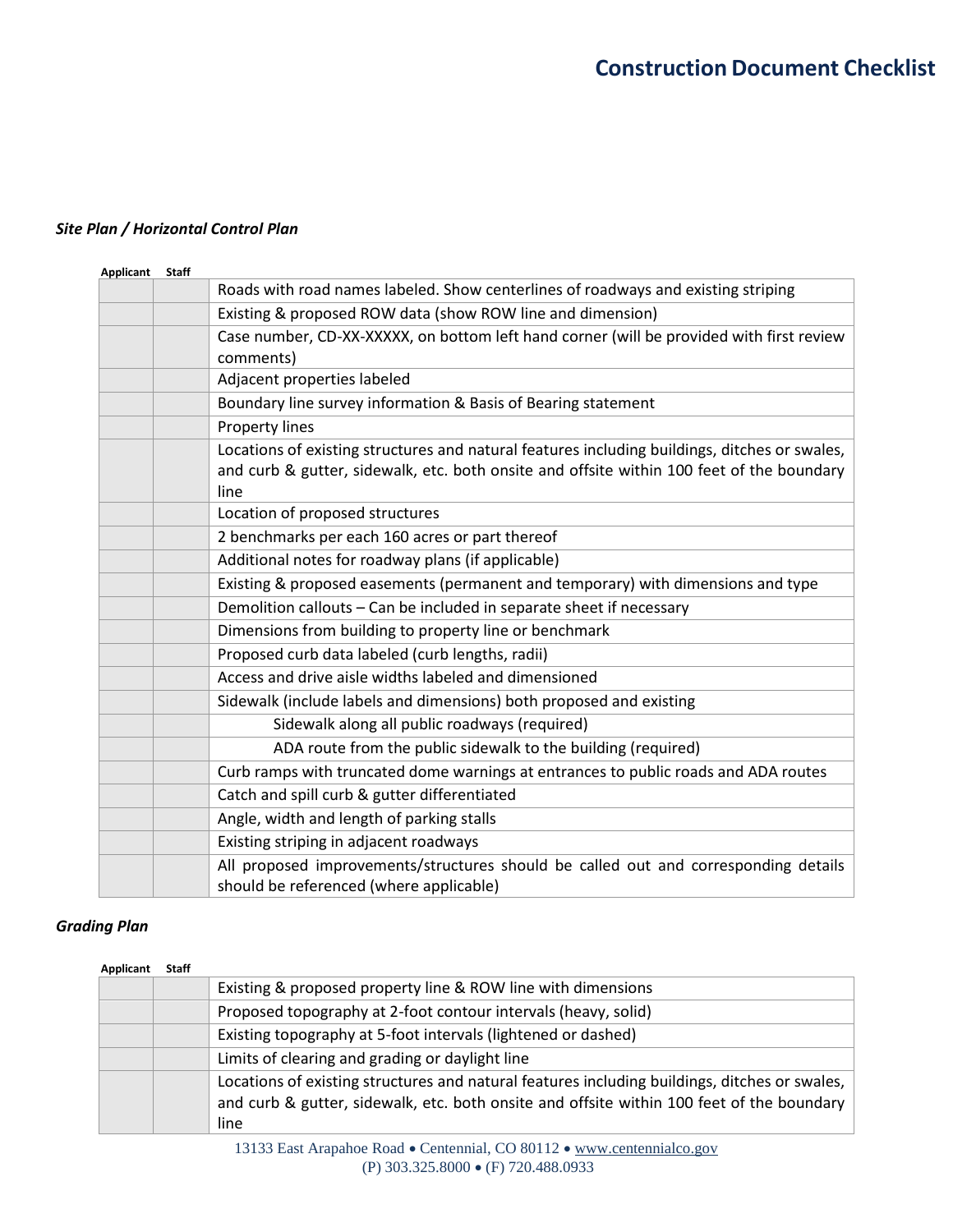| Elevations, location, extent, and slope of all proposed grading<br>Slope arrows with slope in percent over all parking areas and sidewalks<br>Slope arrows with slope in V:H format over all steep landscape areas<br>Cross section for retaining walls<br>Top and Bottom of Wall elevations for retaining walls<br>Show and label all existing and proposed easements<br>Two benchmarks per 160 acres<br>Catch and spill curb & gutter differentiated<br>Call out where proposed structures tie into existing structures with the existing elevation<br>Basic drainage improvement information (swale location and slopes, inlets, storm sewer<br>called out, etc.)<br>Provide the follow note: "These Construction Documents are not complete without the<br>accompanying, most recently approved Grading, Erosion and Sediment Control (GESC) Plan<br>drawings." | Location of proposed structures |
|---------------------------------------------------------------------------------------------------------------------------------------------------------------------------------------------------------------------------------------------------------------------------------------------------------------------------------------------------------------------------------------------------------------------------------------------------------------------------------------------------------------------------------------------------------------------------------------------------------------------------------------------------------------------------------------------------------------------------------------------------------------------------------------------------------------------------------------------------------------------|---------------------------------|
|                                                                                                                                                                                                                                                                                                                                                                                                                                                                                                                                                                                                                                                                                                                                                                                                                                                                     |                                 |
|                                                                                                                                                                                                                                                                                                                                                                                                                                                                                                                                                                                                                                                                                                                                                                                                                                                                     |                                 |
|                                                                                                                                                                                                                                                                                                                                                                                                                                                                                                                                                                                                                                                                                                                                                                                                                                                                     |                                 |
|                                                                                                                                                                                                                                                                                                                                                                                                                                                                                                                                                                                                                                                                                                                                                                                                                                                                     |                                 |
|                                                                                                                                                                                                                                                                                                                                                                                                                                                                                                                                                                                                                                                                                                                                                                                                                                                                     |                                 |
|                                                                                                                                                                                                                                                                                                                                                                                                                                                                                                                                                                                                                                                                                                                                                                                                                                                                     |                                 |
|                                                                                                                                                                                                                                                                                                                                                                                                                                                                                                                                                                                                                                                                                                                                                                                                                                                                     |                                 |
|                                                                                                                                                                                                                                                                                                                                                                                                                                                                                                                                                                                                                                                                                                                                                                                                                                                                     |                                 |
|                                                                                                                                                                                                                                                                                                                                                                                                                                                                                                                                                                                                                                                                                                                                                                                                                                                                     |                                 |
|                                                                                                                                                                                                                                                                                                                                                                                                                                                                                                                                                                                                                                                                                                                                                                                                                                                                     |                                 |
|                                                                                                                                                                                                                                                                                                                                                                                                                                                                                                                                                                                                                                                                                                                                                                                                                                                                     |                                 |
|                                                                                                                                                                                                                                                                                                                                                                                                                                                                                                                                                                                                                                                                                                                                                                                                                                                                     |                                 |
|                                                                                                                                                                                                                                                                                                                                                                                                                                                                                                                                                                                                                                                                                                                                                                                                                                                                     |                                 |
|                                                                                                                                                                                                                                                                                                                                                                                                                                                                                                                                                                                                                                                                                                                                                                                                                                                                     |                                 |

## *Street Plan & Profile*

|           |                | <b>Construction Document Checklist</b>                                                                                                                                                      |
|-----------|----------------|---------------------------------------------------------------------------------------------------------------------------------------------------------------------------------------------|
|           |                | Location of proposed structures                                                                                                                                                             |
|           |                | Elevations, location, extent, and slope of all proposed grading                                                                                                                             |
|           |                | Slope arrows with slope in percent over all parking areas and sidewalks                                                                                                                     |
|           |                | Slope arrows with slope in V:H format over all steep landscape areas                                                                                                                        |
|           |                | Cross section for retaining walls                                                                                                                                                           |
|           |                | Top and Bottom of Wall elevations for retaining walls                                                                                                                                       |
|           |                | Show and label all existing and proposed easements                                                                                                                                          |
|           |                | Two benchmarks per 160 acres                                                                                                                                                                |
|           |                | Catch and spill curb & gutter differentiated                                                                                                                                                |
|           |                | Call out where proposed structures tie into existing structures with the existing elevation                                                                                                 |
|           |                | Basic drainage improvement information (swale location and slopes, inlets, storm sewer<br>called out, etc.)                                                                                 |
|           |                | Provide the follow note: "These Construction Documents are not complete without the<br>accompanying, most recently approved Grading, Erosion and Sediment Control (GESC) Plan<br>drawings." |
|           | Plan & Profile |                                                                                                                                                                                             |
|           |                |                                                                                                                                                                                             |
| Plan      |                |                                                                                                                                                                                             |
|           |                |                                                                                                                                                                                             |
| Applicant | Staff          |                                                                                                                                                                                             |
|           |                | Existing & proposed property line & ROW line with dimensions                                                                                                                                |
|           |                | Existing & proposed easements & tracts with dimensions and type                                                                                                                             |
|           |                | Survey lines and stations based on centerline                                                                                                                                               |
|           |                | Roads with road names labeled                                                                                                                                                               |
|           |                | Proposed and existing roadway cross-sections. Include pavement thickness (consistent                                                                                                        |
|           |                | with geotechnical report), cross-slope, and sub-base information. Include stationing if                                                                                                     |
|           |                | sections vary within one consistent roadway                                                                                                                                                 |
|           |                | Existing and proposed utility surface features including, but not limited to:<br>Water valves                                                                                               |
|           |                | Fire hydrants                                                                                                                                                                               |
|           |                | Sanitary and storm sewer manholes                                                                                                                                                           |
|           |                | Storm drainage facilities                                                                                                                                                                   |
|           |                | Telephone                                                                                                                                                                                   |
|           |                | Fiber optic cable                                                                                                                                                                           |
|           |                | Gas                                                                                                                                                                                         |
|           |                | Electric                                                                                                                                                                                    |
|           |                | Ditches or swales                                                                                                                                                                           |
|           |                | Curbs and gutters                                                                                                                                                                           |
|           |                | <b>Pavement limits</b>                                                                                                                                                                      |
|           |                | <b>Bridges or culverts</b>                                                                                                                                                                  |
|           |                | <b>Guardrails</b>                                                                                                                                                                           |
|           |                | Station and critical elevation (flowline, invert etc.) of all existing & proposed utility or                                                                                                |
|           |                | drainage appurtenances in the right-of way or in drainage easements. Location of utilities<br>dimensioned horizontally and vertically from roadway centerline profile grade                 |
|           |                | 13133 East Arapahoe Road · Centennial, CO 80112 · www.centennialco.gov<br>(P) 303.325.8000 • (F) 720.488.0933                                                                               |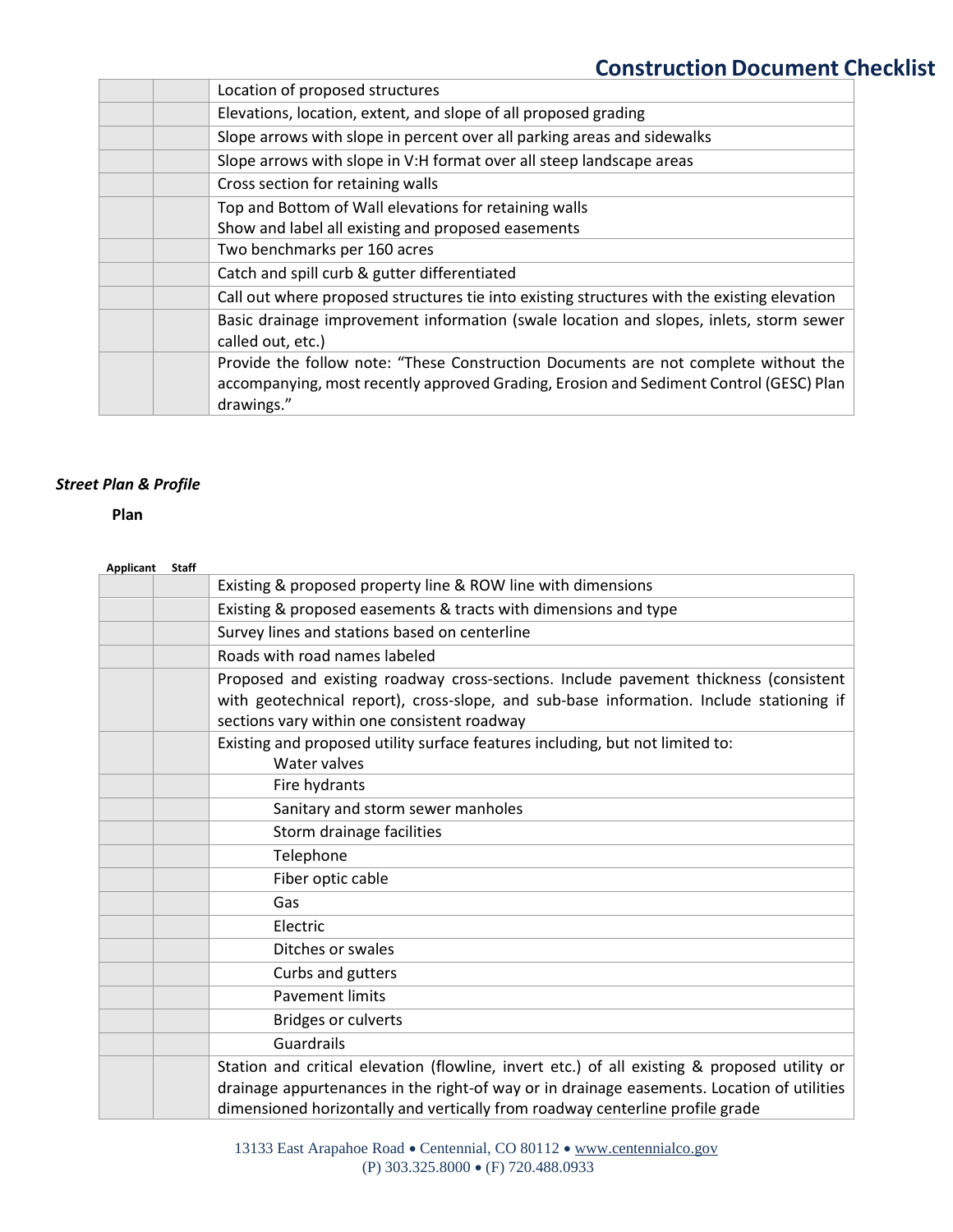|                                   | <b>Construction Document Checklist</b>                                                                                                                            |
|-----------------------------------|-------------------------------------------------------------------------------------------------------------------------------------------------------------------|
|                                   | Storm drainage flow direction arrows at intersections                                                                                                             |
|                                   | Match-lines (if necessary)                                                                                                                                        |
|                                   | Station and elevation of all curb returns: existing and proposed horizontal PC, PT etc.; high<br>or low point of all vertical curves                              |
|                                   | Existing and proposed curb return radii                                                                                                                           |
|                                   | Mid-block handicap ramp locations at "T" intersections                                                                                                            |
|                                   | Complete horizontal curve data:                                                                                                                                   |
|                                   | Radius (R)                                                                                                                                                        |
|                                   | Degree of curvature (D)                                                                                                                                           |
|                                   | Point of curvature (P.C.)                                                                                                                                         |
|                                   | Point of tangency (P.T.)                                                                                                                                          |
|                                   | Tangent length (L)                                                                                                                                                |
|                                   | Centerline stations of all intersecting roads                                                                                                                     |
|                                   | Typical cross-sections for all existing and proposed roads                                                                                                        |
|                                   | Profile grade design point (centerline, flowline, TOC, etc.)                                                                                                      |
|                                   | Classification of road                                                                                                                                            |
|                                   | Road width (flowline to flowline)                                                                                                                                 |
|                                   | Type of curb, gutter and sidewalk                                                                                                                                 |
|                                   | Pavement cross slope                                                                                                                                              |
|                                   |                                                                                                                                                                   |
|                                   | Existing construction and lane details for any existing arterial improvements (only if road<br>intersects an arterial)                                            |
|                                   | Basis of elevations for plan and profile match (flowline, top of curb, etc.)                                                                                      |
|                                   |                                                                                                                                                                   |
|                                   | Existing ground (dashed) and proposed ground (heavy, solid)                                                                                                       |
|                                   | must be the same basis as the profile                                                                                                                             |
|                                   | Continuous stations for entire portion of road shown in corresponding plan view                                                                                   |
|                                   | Elevation and location of all utilities in the immediate vicinity                                                                                                 |
|                                   | Elevations based on centerline, top of curb, lip of gutter or flowline. Basis of elevations<br>Station & elevation of existing and proposed vertical grade breaks |
|                                   | Distance and grade/slope between grade breaks                                                                                                                     |
|                                   | Complete vertical curve data:                                                                                                                                     |
|                                   | High or low point                                                                                                                                                 |
|                                   | Point of intersection (P.I.)                                                                                                                                      |
|                                   | Point of curvature (P.C.)                                                                                                                                         |
|                                   | Point of tangency (P.T.)                                                                                                                                          |
|                                   | Length of curve (L)                                                                                                                                               |
|                                   | Algebraic difference in slopes in percent (A)                                                                                                                     |
| <b>Profile</b><br>Applicant Staff | $K = L/A$ labeled                                                                                                                                                 |
|                                   | Station & elevation of all horizontal curve data (P.C., P.T. etc.)                                                                                                |

## **Profile**

| Applicant | <b>Staff</b> |                                                                                             |
|-----------|--------------|---------------------------------------------------------------------------------------------|
|           |              | Existing ground (dashed) and proposed ground (heavy, solid)                                 |
|           |              | Elevations based on centerline, top of curb, lip of gutter or flowline. Basis of elevations |
|           |              | must be the same basis as the profile                                                       |
|           |              | Continuous stations for entire portion of road shown in corresponding plan view             |
|           |              | Elevation and location of all utilities in the immediate vicinity                           |
|           |              | Station & elevation of existing and proposed vertical grade breaks                          |
|           |              | Distance and grade/slope between grade breaks                                               |
|           |              | Complete vertical curve data:                                                               |
|           |              | High or low point                                                                           |
|           |              | Point of intersection (P.I.)                                                                |
|           |              | Point of curvature (P.C.)                                                                   |
|           |              | Point of tangency (P.T.)                                                                    |
|           |              | Length of curve (L)                                                                         |
|           |              | Algebraic difference in slopes in percent (A)                                               |
|           |              | $K = L/A$ labeled                                                                           |
|           |              | Station & elevation of all horizontal curve data (P.C., P.T. etc.)                          |
|           |              | Profiles for all curb returns (except medians)                                              |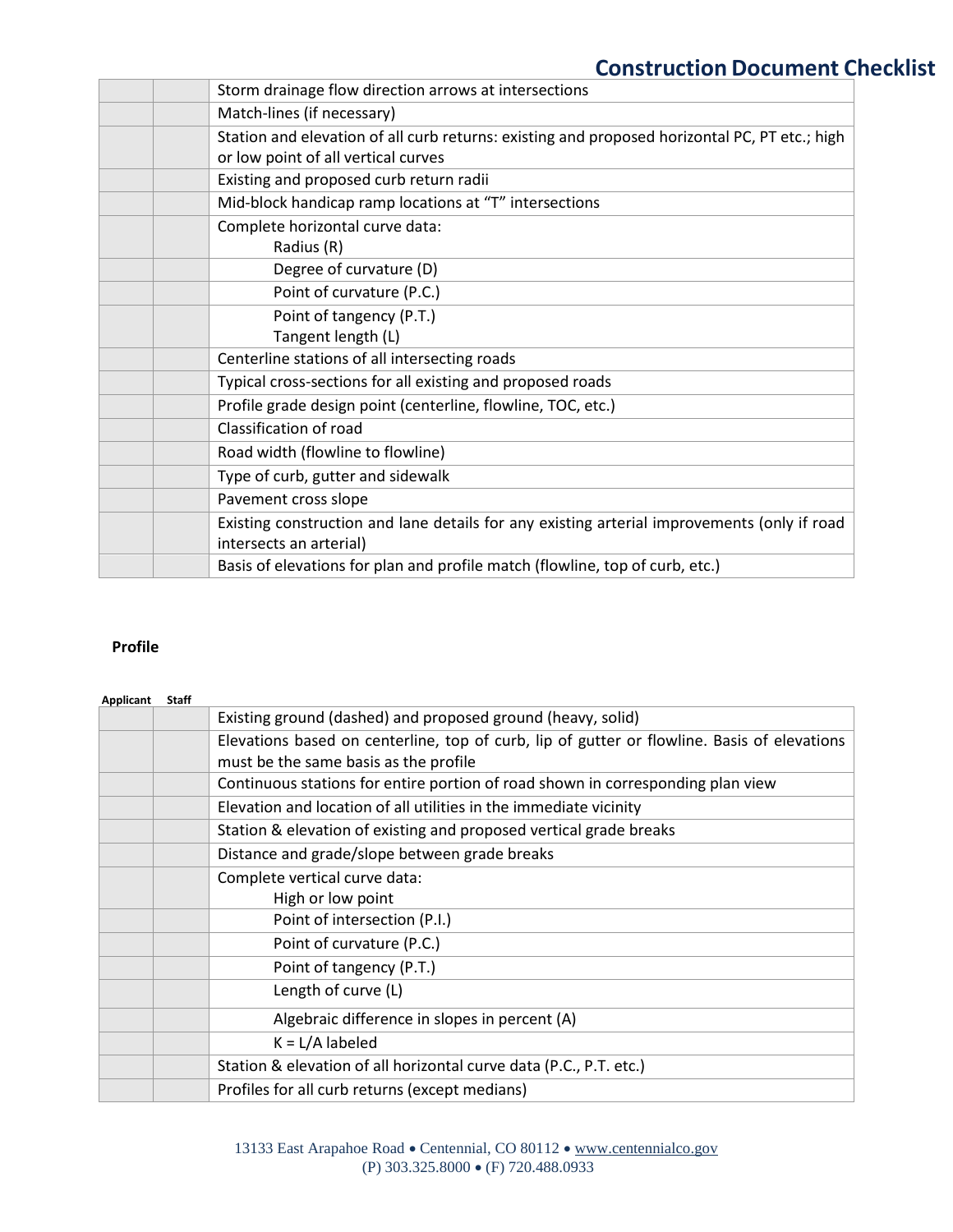## *Profile*

| Based on AASHTO's Manual on Uniform Traffic Control Devices (MUTCD)<br>General location of each sign (by station and side of road)<br>Sign inventory table showing type, size and quantity of each sign (MUTCD specifications)<br>Typical detail of installation dimensions (height, distance from curb)<br>Detail post and base dimensions and installation plan (show wedge or sleeve, depth below<br>surface, materials). Breakaway posts only<br>Striping information including:<br>Color designation<br>Lane width<br>Stall width and length (and angle if applicable)<br>Stripe/skip with width<br>Material type<br>Typical treatment for accel/decel lanes, turn lanes & crosswalks (reference details for<br>striping where applicable) | <b>Applicant</b> | <b>Staff</b> |  |
|-------------------------------------------------------------------------------------------------------------------------------------------------------------------------------------------------------------------------------------------------------------------------------------------------------------------------------------------------------------------------------------------------------------------------------------------------------------------------------------------------------------------------------------------------------------------------------------------------------------------------------------------------------------------------------------------------------------------------------------------------|------------------|--------------|--|
|                                                                                                                                                                                                                                                                                                                                                                                                                                                                                                                                                                                                                                                                                                                                                 |                  |              |  |
|                                                                                                                                                                                                                                                                                                                                                                                                                                                                                                                                                                                                                                                                                                                                                 |                  |              |  |
|                                                                                                                                                                                                                                                                                                                                                                                                                                                                                                                                                                                                                                                                                                                                                 |                  |              |  |
|                                                                                                                                                                                                                                                                                                                                                                                                                                                                                                                                                                                                                                                                                                                                                 |                  |              |  |
|                                                                                                                                                                                                                                                                                                                                                                                                                                                                                                                                                                                                                                                                                                                                                 |                  |              |  |
|                                                                                                                                                                                                                                                                                                                                                                                                                                                                                                                                                                                                                                                                                                                                                 |                  |              |  |
|                                                                                                                                                                                                                                                                                                                                                                                                                                                                                                                                                                                                                                                                                                                                                 |                  |              |  |
|                                                                                                                                                                                                                                                                                                                                                                                                                                                                                                                                                                                                                                                                                                                                                 |                  |              |  |
|                                                                                                                                                                                                                                                                                                                                                                                                                                                                                                                                                                                                                                                                                                                                                 |                  |              |  |
|                                                                                                                                                                                                                                                                                                                                                                                                                                                                                                                                                                                                                                                                                                                                                 |                  |              |  |
|                                                                                                                                                                                                                                                                                                                                                                                                                                                                                                                                                                                                                                                                                                                                                 |                  |              |  |
|                                                                                                                                                                                                                                                                                                                                                                                                                                                                                                                                                                                                                                                                                                                                                 |                  |              |  |
|                                                                                                                                                                                                                                                                                                                                                                                                                                                                                                                                                                                                                                                                                                                                                 |                  |              |  |
|                                                                                                                                                                                                                                                                                                                                                                                                                                                                                                                                                                                                                                                                                                                                                 |                  |              |  |

#### *Overall Utility Plan*

| <b>Applicant</b>                | Staff | Based on AASHTO's Manual on Uniform Traffic Control Devices (MUTCD)                                                                                     |
|---------------------------------|-------|---------------------------------------------------------------------------------------------------------------------------------------------------------|
|                                 |       |                                                                                                                                                         |
|                                 |       | General location of each sign (by station and side of road)<br>Sign inventory table showing type, size and quantity of each sign (MUTCD specifications) |
|                                 |       | Typical detail of installation dimensions (height, distance from curb)                                                                                  |
|                                 |       | Detail post and base dimensions and installation plan (show wedge or sleeve, depth below                                                                |
|                                 |       | surface, materials). Breakaway posts only                                                                                                               |
|                                 |       | Striping information including:                                                                                                                         |
|                                 |       | Color designation                                                                                                                                       |
|                                 |       | Lane width                                                                                                                                              |
|                                 |       | Stall width and length (and angle if applicable)                                                                                                        |
|                                 |       | Stripe/skip with width                                                                                                                                  |
|                                 |       | Material type                                                                                                                                           |
|                                 |       | Typical treatment for accel/decel lanes, turn lanes & crosswalks (reference details for<br>striping where applicable)                                   |
|                                 |       |                                                                                                                                                         |
| Il Utility Plan                 |       |                                                                                                                                                         |
|                                 |       |                                                                                                                                                         |
| <b>Applicant</b>                | Staff |                                                                                                                                                         |
|                                 |       | Type, size, and location of all proposed utilities<br>Sufficient surface features such as curb, walk, structures etc. to evaluate encroachment and      |
|                                 |       | access concerns & potential utility conflicts. Surface features should be faded back to                                                                 |
|                                 |       | emphasize utilities                                                                                                                                     |
|                                 |       | Existing and proposed utilities and structures, including, but not limited to:                                                                          |
|                                 |       | Water valves                                                                                                                                            |
|                                 |       | Fire hydrants                                                                                                                                           |
|                                 |       | Sanitary and storm sewer manholes                                                                                                                       |
|                                 |       | Storm drainage facilities                                                                                                                               |
|                                 |       | Telephone                                                                                                                                               |
|                                 |       | Fiber optic cable                                                                                                                                       |
|                                 |       | Gas                                                                                                                                                     |
|                                 |       | Electric                                                                                                                                                |
|                                 |       | <b>Property Lines</b>                                                                                                                                   |
|                                 |       | Roads with road names labeled and ROW dimensioned                                                                                                       |
|                                 |       | Adjacent properties labeled                                                                                                                             |
|                                 |       | Service lines and meter locations                                                                                                                       |
|                                 |       | Storm & sanitary sewer lines with pipe size, length, type and slope                                                                                     |
|                                 |       | Angles at alignment changes (if not shown on plan and profile)                                                                                          |
|                                 |       | Manhole locations with dimension to nearest gutter lip (minimum of 3' separation between                                                                |
|                                 |       | edge of manhole and gutter on roadways)                                                                                                                 |
| <b>Sewer Plan &amp; Profile</b> |       |                                                                                                                                                         |
| Plan                            |       |                                                                                                                                                         |
|                                 |       | 13133 East Arapahoe Road • Centennial, CO 80112 • www.centennialco.gov                                                                                  |
|                                 |       | (P) 303.325.8000 • (F) 720.488.0933                                                                                                                     |

## *Storm Sewer Plan & Profile*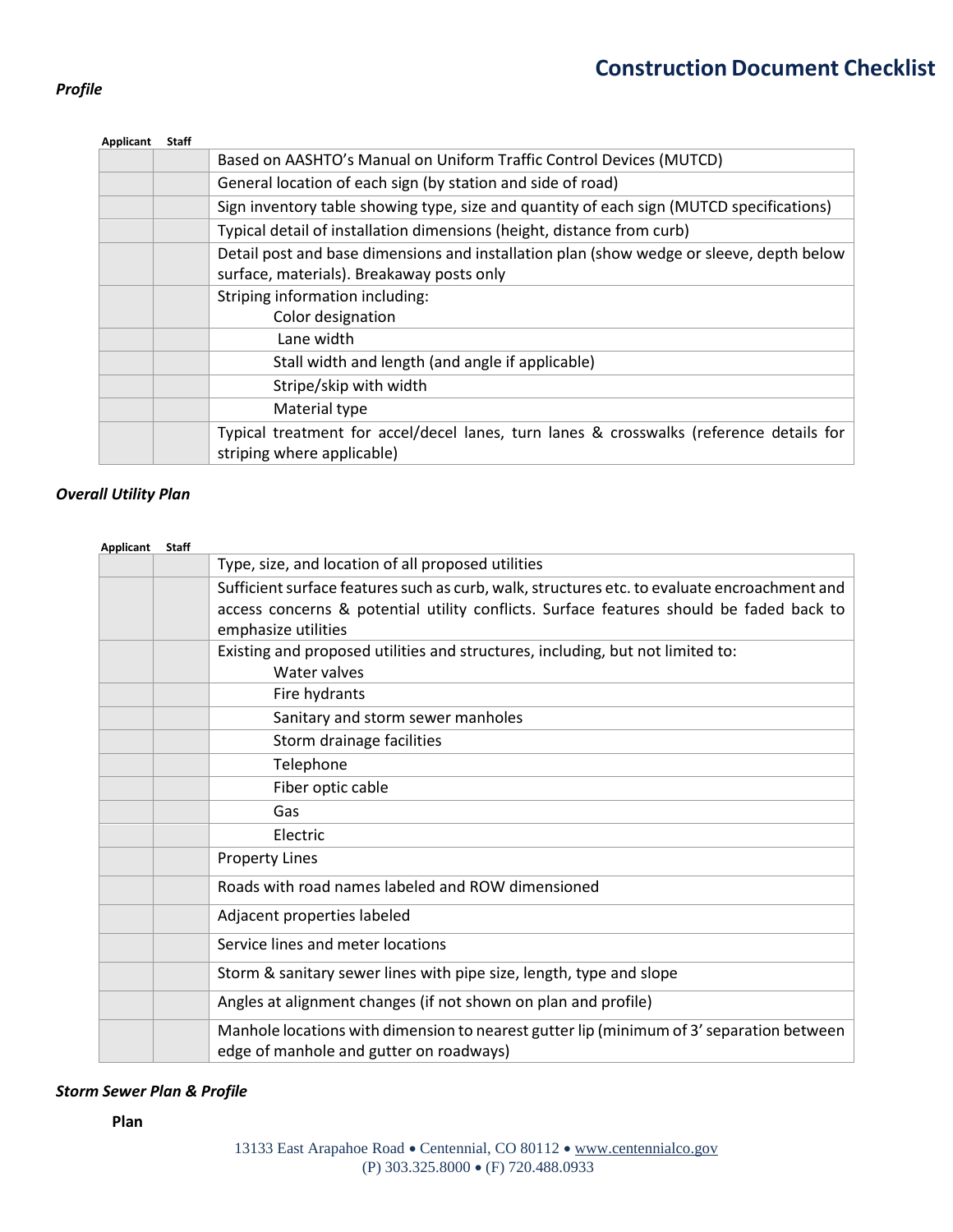|                                                     | Sufficient surface features such as curb, walk, structures etc. to evaluate potential utility |
|-----------------------------------------------------|-----------------------------------------------------------------------------------------------|
|                                                     | conflicts. Surface features should be faded back to emphasize utilities                       |
|                                                     | Type, size, and location of all proposed underground utilities                                |
|                                                     | Location and type of all existing utilities                                                   |
|                                                     | Storm drainage facilities                                                                     |
|                                                     | Storm sewer lines with pipe size, length, material and slope                                  |
|                                                     | Elevation of all utilities in the immediate vicinity                                          |
|                                                     | Call out all utility crossings                                                                |
|                                                     |                                                                                               |
| <b>Profile</b>                                      |                                                                                               |
|                                                     |                                                                                               |
| <b>Applicant</b>                                    | Staff                                                                                         |
|                                                     | Label existing ground (dashed) and proposed ground (heavy, solid)                             |
|                                                     | Manhole designations & locations (should be 3' from gutter at edges)                          |
|                                                     | Pipe size, length, material, slope between manholes                                           |
|                                                     | Design flow & HGL                                                                             |
|                                                     | Proposed elevations for all pipe inverts, stubouts and manhole rims                           |
|                                                     | Existing elevations (field verified) for all pipe inverts, stubouts, & manhole rims           |
|                                                     |                                                                                               |
|                                                     | Vertical distance between utilities at crossings                                              |
|                                                     | <b>Staff</b><br><b>Applicable Standard Details</b>                                            |
|                                                     | <b>Striping details</b>                                                                       |
|                                                     | Signage details                                                                               |
|                                                     | Drainage facility details                                                                     |
| <b>Sheets</b><br><b>Applicant</b><br>atory Approval |                                                                                               |
|                                                     | Staff                                                                                         |
|                                                     | Appropriate water and sanitary districts                                                      |
| Applicant                                           | SEMSWA                                                                                        |
|                                                     | CDOT (for state highways)                                                                     |
|                                                     | Cherry Creek Basin Water Quality Authority (when applicable)                                  |

### **Profile**

#### **Applicant Staff**

| Label existing ground (dashed) and proposed ground (heavy, solid)                   |
|-------------------------------------------------------------------------------------|
| Manhole designations & locations (should be 3' from gutter at edges)                |
| Pipe size, length, material, slope between manholes                                 |
| Design flow & HGL                                                                   |
| Proposed elevations for all pipe inverts, stubouts and manhole rims                 |
| Existing elevations (field verified) for all pipe inverts, stubouts, & manhole rims |
| Vertical distance between utilities at crossings                                    |

## *Detail Sheets*

| <b>Applicant Staff</b> |                                    |
|------------------------|------------------------------------|
|                        | <b>Applicable Standard Details</b> |
|                        | Striping details                   |
|                        | Signage details                    |
|                        | Drainage facility details          |

## *Regulatory Approval*

#### **Applicant Staff**

|  | Appropriate water and sanitary districts                     |
|--|--------------------------------------------------------------|
|  | <b>SFMSWA</b>                                                |
|  | CDOT (for state highways)                                    |
|  | Cherry Creek Basin Water Quality Authority (when applicable) |
|  | Urban Drainage (maintenance eligible projects)               |